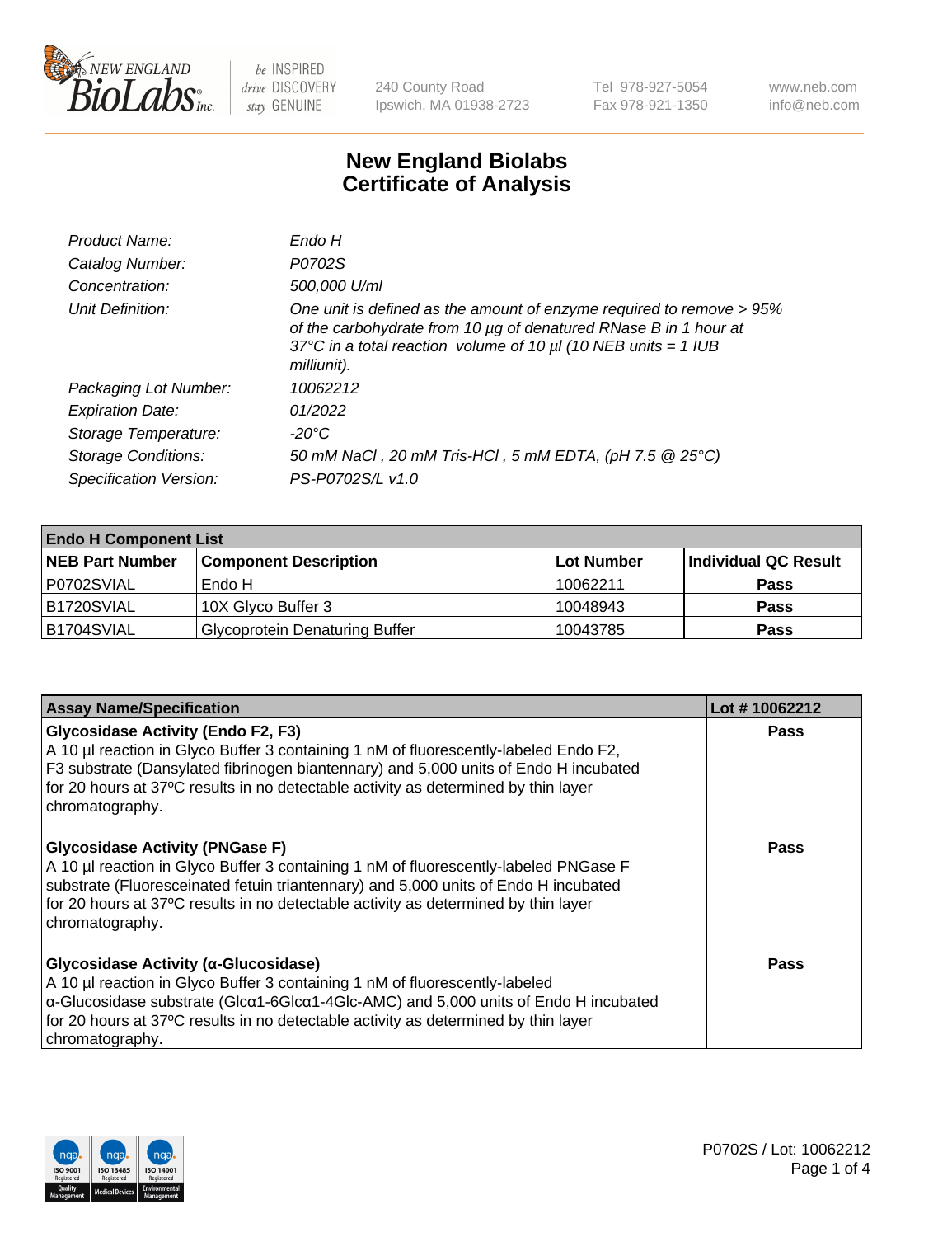

240 County Road Ipswich, MA 01938-2723 Tel 978-927-5054 Fax 978-921-1350 www.neb.com info@neb.com

| <b>Assay Name/Specification</b>                                                                                                                                                                                                                                                                                                                             | Lot #10062212 |
|-------------------------------------------------------------------------------------------------------------------------------------------------------------------------------------------------------------------------------------------------------------------------------------------------------------------------------------------------------------|---------------|
| Glycosidase Activity (α-N-Acetylgalactosaminidase)<br>A 10 µl reaction in Glyco Buffer 3 containing 1 nM of fluorescently-labeled<br>α-N-Acetylgalactosaminidase substrate (GalNAcα1-3(Fucα1-2)Galβ1-4Glc-AMC) and 5,000<br>units of Endo H incubated for 20 hours at 37°C results in no detectable activity as<br>determined by thin layer chromatography. | Pass          |
| Glycosidase Activity (α-Neuraminidase)<br>A 10 µl reaction in Glyco Buffer 3 containing 1 nM of fluorescently-labeled<br>α-Neuraminidase substrate (Neu5Acα2-3Galβ1-3GlcNAcβ1-3Galβ1-4Glc-AMC) and 5,000<br>units of Endo H incubated for 20 hours at 37°C results in no detectable activity as<br>determined by thin layer chromatography.                 | Pass          |
| Glycosidase Activity (α1-2 Fucosidase)<br>A 10 µl reaction in Glyco Buffer 3 containing 1 nM of fluorescently-labeled<br>α-Fucosidase substrate (Fucα1-2Galβ1-4Glc-AMC) and 5,000 units of Endo H incubated<br>for 20 hours at 37°C results in no detectable activity as determined by thin layer<br>chromatography.                                        | <b>Pass</b>   |
| Glycosidase Activity (α1-3 Fucosidase)<br>A 10 µl reaction in Glyco Buffer 3 containing 1 nM of fluorescently-labeled<br>α-Fucosidase substrate (Fucα1-3Galβ1-4GlcNAcβ1-3Galβ1-4Glc-AMC) and 5,000 units of<br>Endo H incubated for 20 hours at 37°C results in no detectable activity as<br>determined by thin layer chromatography.                       | <b>Pass</b>   |
| Glycosidase Activity (a1-3 Galactosidase)<br>A 10 µl reaction in Glyco Buffer 3 containing 1 nM of fluorescently-labeled<br>α-Galactosidase substrate (Galα1-3Galβ1-4GlcNAc-AMC) and 5,000 units of Endo H<br>incubated for 20 hours at 37°C results in no detectable activity as determined by<br>thin layer chromatography.                               | <b>Pass</b>   |
| Glycosidase Activity (α1-3 Mannosidase)<br>A 10 µl reaction in Glyco Buffer 3 containing 1 nM of fluorescently-labeled<br>α-Mannosidase substrate (Manα1-3Manβ1-4GlcNAc-AMC) and 5,000 units of Endo H<br>incubated for 20 hours at 37°C results in no detectable activity as determined by<br>thin layer chromatography.                                   | Pass          |
| Glycosidase Activity (a1-6 Galactosidase)<br>A 10 µl reaction in Glyco Buffer 3 containing 1 nM of fluorescently-labeled<br>α-Galactosidase substrate (Galα1-6Galα1-6Glcα1-2Fru-AMC) and 5,000 units of Endo H<br>incubated for 20 hours at 37°C results in no detectable activity as determined by<br>thin layer chromatography.                           | <b>Pass</b>   |

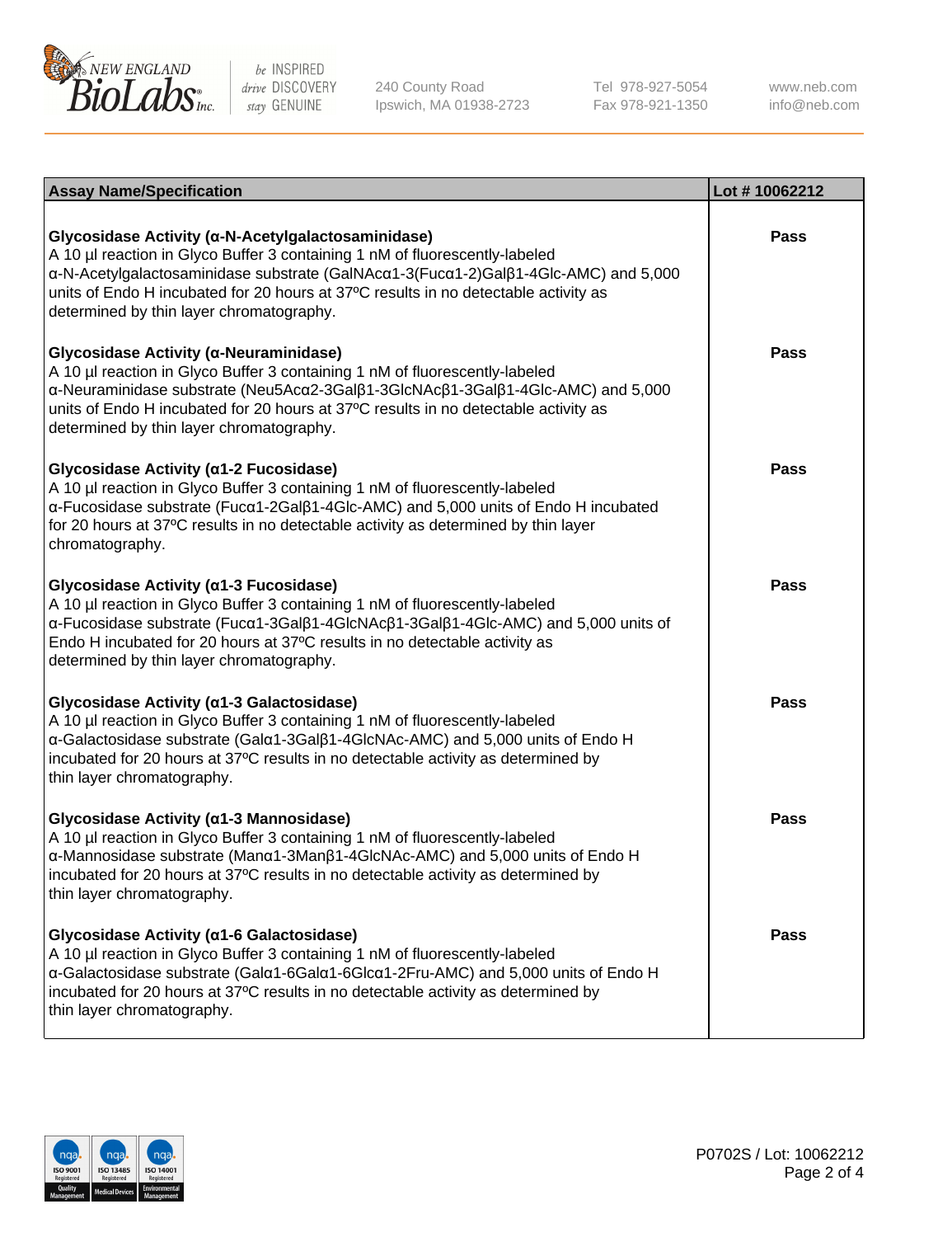

240 County Road Ipswich, MA 01938-2723 Tel 978-927-5054 Fax 978-921-1350 www.neb.com info@neb.com

| <b>Assay Name/Specification</b>                                                                                                                                                                                                                                                                                                                                      | Lot #10062212 |
|----------------------------------------------------------------------------------------------------------------------------------------------------------------------------------------------------------------------------------------------------------------------------------------------------------------------------------------------------------------------|---------------|
| Glycosidase Activity (α1-6 Mannosidase)<br>A 10 µl reaction in Glyco Buffer 3 containing 1 nM of fluorescently-labeled<br>α-Mannosidase substrate (Μanα1-6Μanα1-6(Μanα1-3)Man-AMC) and 5,000 units of Endo H<br>incubated for 20 hours at 37°C results in no detectable activity as determined by<br>thin layer chromatography.                                      | <b>Pass</b>   |
| Glycosidase Activity (β-Mannosidase)<br>A 10 µl reaction in Glyco Buffer 3 containing 1 nM of fluorescently-labeled<br>$\beta$ -Mannosidase substrate (Man $\beta$ 1-4Man $\beta$ 1-4Man-AMC) and 5,000 units of Endo H incubated<br>for 20 hours at 37°C results in no detectable activity as determined by thin layer<br>chromatography.                           | <b>Pass</b>   |
| Glycosidase Activity (β-N-Acetylgalactosaminidase)<br>A 10 µl reaction in Glyco Buffer 3 containing 1 nM of fluorescently-labeled<br>β-N-Acetylgalactosaminidase substrate (GalNAcβ1-4Galβ1-4Glc-AMC) and 5,000 units of<br>Endo H incubated for 20 hours at 37°C results in no detectable activity as<br>determined by thin layer chromatography.                   | <b>Pass</b>   |
| Glycosidase Activity (β-N-Acetylglucosaminidase)<br>A 10 µl reaction in Glyco Buffer 3 containing 1 nM of fluorescently-labeled<br>β-N-Acetylglucosaminidase substrate (GlcNAcβ1-4GlcNAcβ1-4GlcNAc-AMC) and 5,000 units<br>of Endo H incubated for 20 hours at 37°C results in no detectable activity as<br>determined by thin layer chromatography.                 | <b>Pass</b>   |
| Glycosidase Activity (β-Xylosidase)<br>A 10 µl reaction in Glyco Buffer 3 containing 1 nM of fluorescently-labeled<br>β-Xylosidase substrate (Xylβ1-4Xylβ1-4Xylβ1-4Xyl-AMC) and 5,000 units of Endo H<br>incubated for 20 hours at 37°C results in no detectable activity as determined by<br>thin layer chromatography.                                             | <b>Pass</b>   |
| Glycosidase Activity (β1-3 Galactosidase)<br>A 10 µl reaction in Glyco Buffer 3 containing 1 nM of fluorescently-labeled<br>$\beta$ -Galactosidase substrate (Gal $\beta$ 1-3GlcNAc $\beta$ 1-4Gal $\beta$ 1-4Glc-AMC) and 5,000 units of Endo<br>H incubated for 20 hours at 37°C results in no detectable activity as determined by<br>thin layer chromatography.  | <b>Pass</b>   |
| Glycosidase Activity (β1-4 Galactosidase)<br>A 10 µl reaction in Glyco Buffer 3 containing 1 nM of fluorescently-labeled<br>$\beta$ -Galactosidase substrate (Gal $\beta$ 1-4GlcNAc $\beta$ 1-3Gal $\beta$ 1-4Glc -AMC) and 5,000 units of Endo<br>H incubated for 20 hours at 37°C results in no detectable activity as determined by<br>thin layer chromatography. | Pass          |
| <b>Protease Activity (SDS-PAGE)</b>                                                                                                                                                                                                                                                                                                                                  | <b>Pass</b>   |